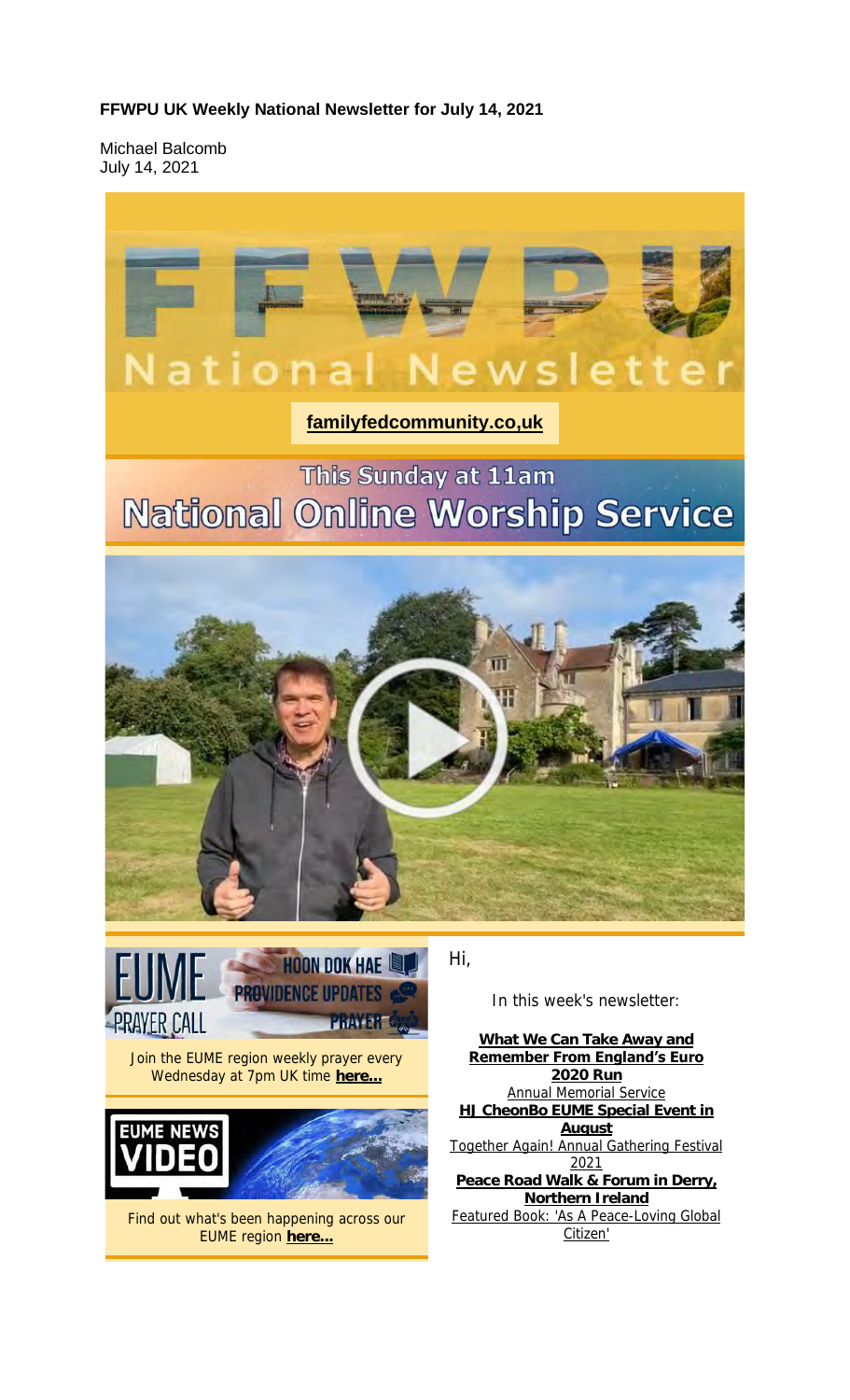**iPeaceTV News** Catch up on the international news from iPeaceTV in Korea **here...**

**BCLC: Online Divine Principle Lecture Series**

### **Remember From England's Euro 2020 Run**

from England's football journey over the

**View More**

#### **Annual Memorial Service**

The Seonghwa Ministry has announced that the annual memorial service to commemorate our brothers & sisters who have ascended to the Spirit World will take place on Saturday 14th August.

**View More**





# **in August**

due to the recent evolution in the

#### **View More**

#### **Together Again! Annual Gathering Festival 2021**

It's time to do what we do best  $-$  unify! Tickets and event details are now available for the AGF on Saturday 28th August.

Check out the promo video **here...**

**View More**

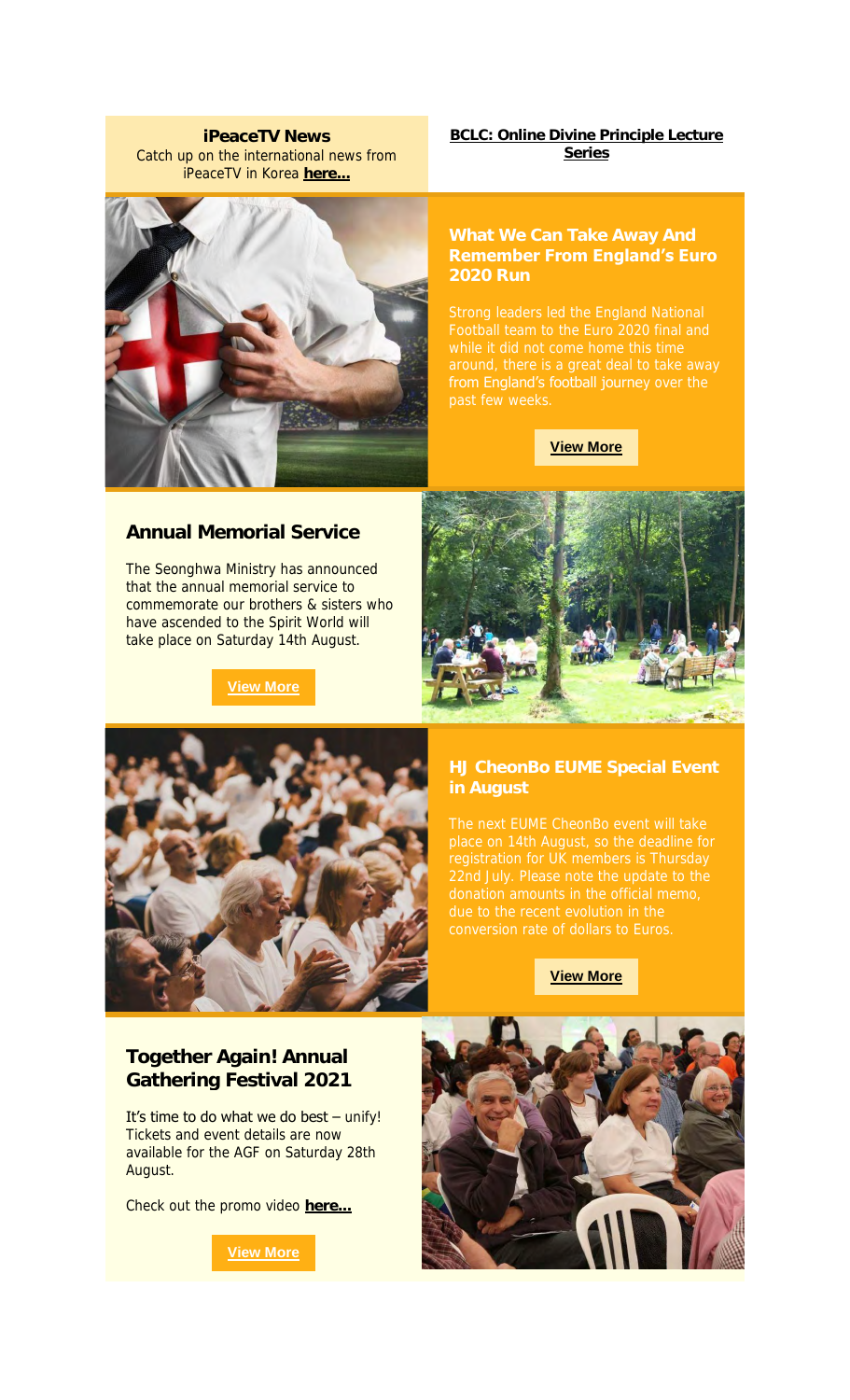

# **Peace Road Walk & Forum in**

#### **View More**

#### **FEATURED BOOK: 'As A Peace-Loving Global Citizen'**

Part 7 Chapter 8 - read by Henry Masters:

**"Solution to Poverty and Hunger"**

The audiobook is now available for streaming through Spotify, Apple Podcasts and Google Podcasts, as read by the late Henry Masters.

**Listen Now**



#### **AFFILIATED ORGANISATIONS**



**View More**

**Blessed Family Department Publication:** Loving, Living Words by Susan Crosthwaite

# **| Upcoming Events |**

Please click on the title of the event(s) that you are interested in for further details:

**National Online Worship**